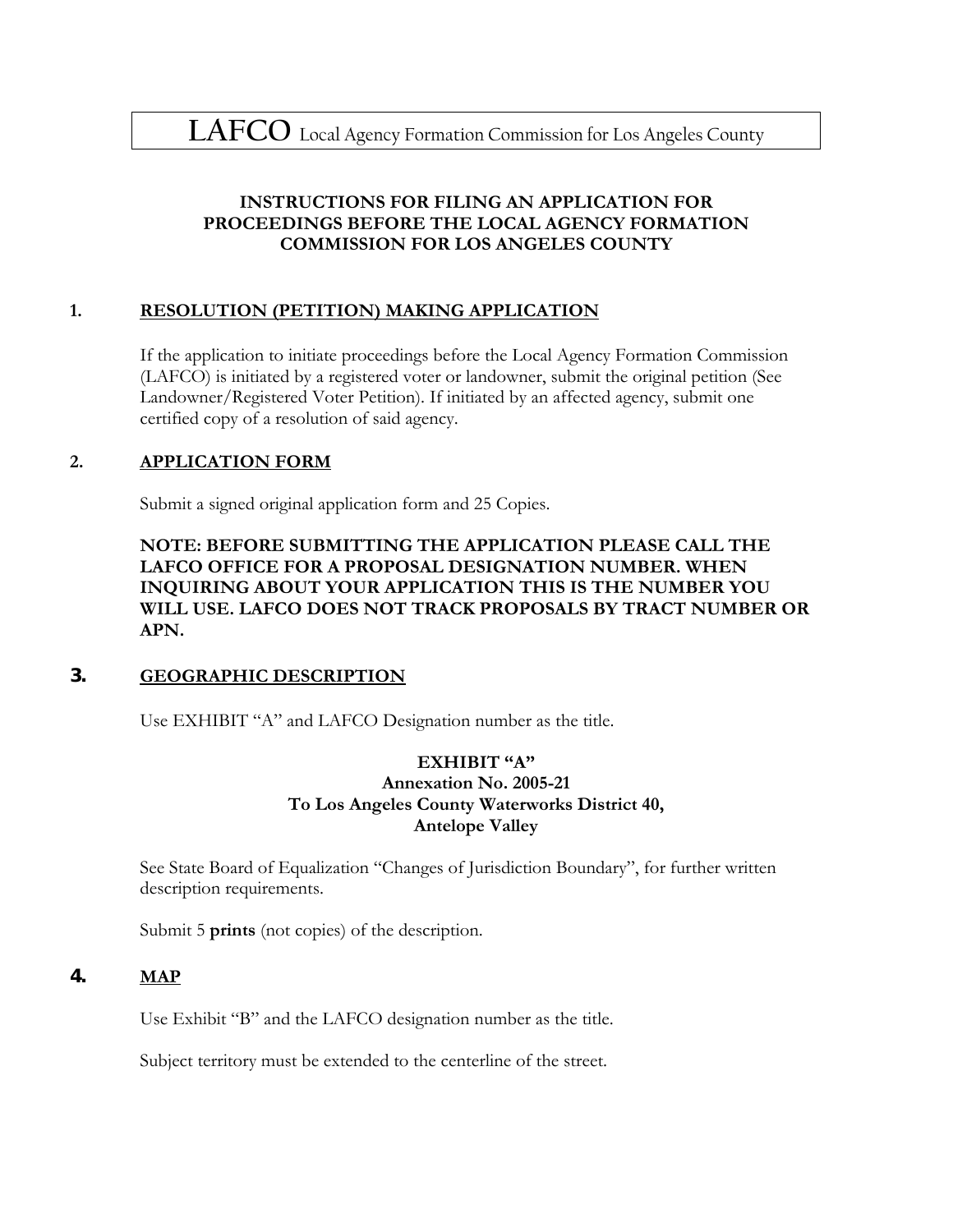All Parcels within the subject territory must be drawn and identified. Parcels outside subject territory must be drawn.

Preferred map size is 11 x 17.

| Minimum Scale: | $1-20$ acres      | $1" = 200'$ or $1" = 300'$  |
|----------------|-------------------|-----------------------------|
|                | $21-1000$ acres   | $1" = 400'$ or $1" = 800'$  |
|                | Over $1000$ acres | $1" = 800'$ or $1" = 1200'$ |

See State Board of Equalization "Changes of Jurisdictional Boundary", for further map requirements.

Submit 5 original **prints** (not copies) of the map to scale. Submit 5 legible copies of the map reduced to  $8\frac{1}{2} \times 11$  (scale doesn't matter).

## **5. RADIUS MAP AND CORESPONDING MAILING LABELS**

Pursuant to Government Code Section 56157 LAFCO requires notification of all landowners and registered voters within 300 feet of the exterior boundary of the subject area, as shown upon the most recent assessment roll and the most recent index of affidavits prepared by the county elections official. The radius map should contain subject area and each parcel of land lying entirely or partially within a 300 foot radius.

Submit one map no larger than 11 x 17.

Submit one set of mailing labels of the landowners and registered voters that are within a 300 foot radius of the exterior boundary of the subject area. On the labels (1 x 2 inches), please include assessor parcel number, name, and address of each landowner and/or registered voter.

Provide a separate list of the names an address of all landowners that are within the boundaries of the subject territory and a corresponding set of labels.

#### **6. FEES**

The applicant must submit the appropriate fees with the application. Where the fee is based upon the actual cost of work to be performed, as set forth in the Fee Schedule, the applicant shall deposit with the application an amount equal to one-third of the estimated cost of the work, as determined by the Executive Officer, and may be required to make progress payments during the proceedings. All other fees must be paid in full with the application.

All checks are made payable to the **Local Agency Formation Commission***.*

No application shall be accepted for filing until all applicable filing fees have been deposited with the Executive Officer and the application is in all other respects complete.

Fees are non-refundable.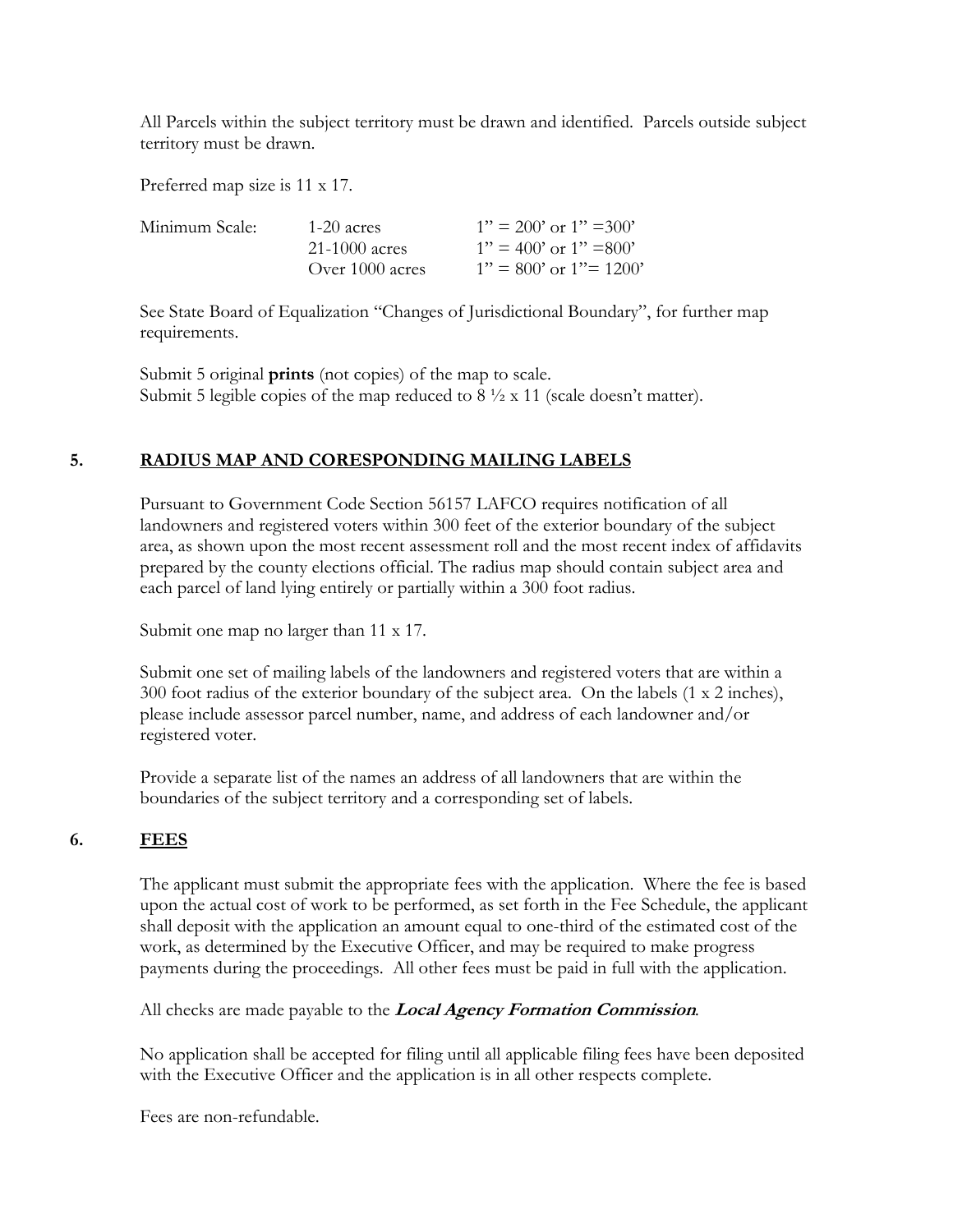A request for waiver or reduction of any filing fee or other fee must be submitted in writing no later than the date of submittal of the application and shall specify the reason(s) for the request. The request will be considered by the Commission at the next meeting for which the item can be legally placed on the agenda.

The payment of any filing fee should not be construed to either obligate the applicant to pay any additional processing fees pursuant to Government Code Section 56383.

**Note: Upon completion of proceedings the applicant is also responsible for payment of the State Board of Equalization processing fees based on acreage category. Please DO NOT include State Board of Equalization fees at the time of application submittal. The applicant will be notified by LAFCO Staff of the amount and when the fee must be submitted to this office.** 

#### **7. ENVIRONMENTAL DOCUMENTS**

California Environmental Quality Act compliance is required for most LAFCO actions.

If the application is initiated by a public agency, submit as applicable, 25 copies of the Notice of Determination with the Negative Declaration and Initial Study attached. Submit the same amount where applicable of the Mitigated Negative Declaration, Determination of Exemption, Mitigation Monitoring and Reporting Program, or other related environmental documents. In the case of an Environmental Impact report please submit two (2) hard copies of the full report and a copy of the same on disk (CD is preferable by this office, but not mandatory).

In order for LAFCO to consider the CEQA requirement met all environmental documents must have the stamp from the County Clerk and a copy of the Certificate of Fee Exemption or a copy of the receipt indicating all fees required by the Fish and Game Commission have been paid. Documents submitted without the County Clerk's will not be considered as CEQA compliance by this office.

If the application is initiated by petition, the applicant may be required to submit additional information for an environmental assessment.

## **8. PRE-ZONING ORDINANCE**

If the proposal involves annexation to a city, submit one copy of the pre-zoning ordinance.

## **9. LIST OF LIMITING ADDRESSES**

For city boundary change proposals only, submit two copies of either a map or list of all streets and addresses within the proposal. If addresses will be changed upon completion of the proposal, please submit both current and new numbers**.**